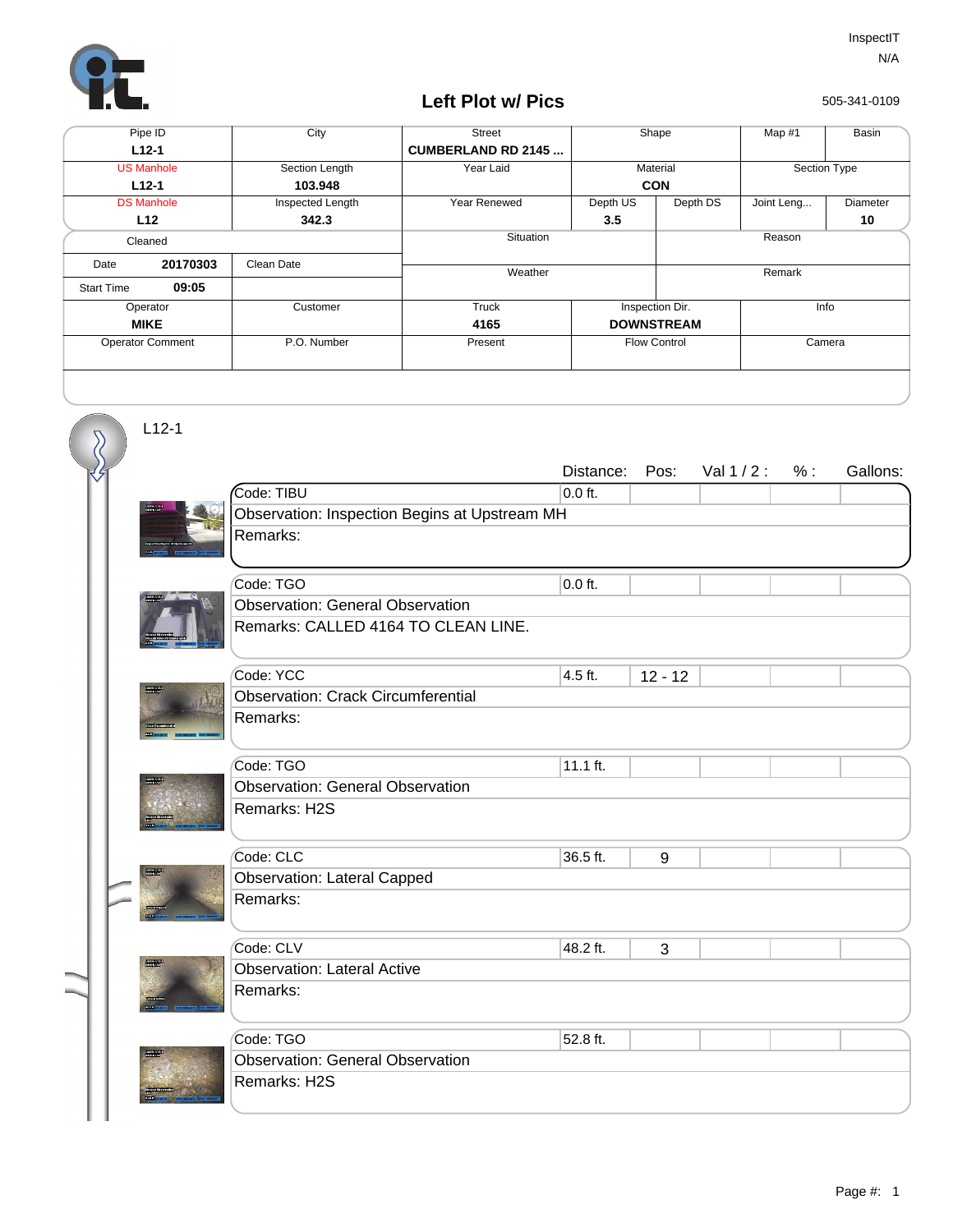

## **Left Plot w/ Pics**

505-341-0109

|                            |  | Pipe ID<br>$L12-1$           | City                                      | Street<br><b>CUMBERLAND RD 2145</b> |                                      | Shape                  |          | Map #1       | Basin    |  |  |
|----------------------------|--|------------------------------|-------------------------------------------|-------------------------------------|--------------------------------------|------------------------|----------|--------------|----------|--|--|
|                            |  | <b>US Manhole</b><br>$L12-1$ | Section Length<br>103.948                 | Year Laid                           |                                      | Material<br><b>CON</b> |          | Section Type |          |  |  |
| <b>DS Manhole</b>          |  |                              | <b>Inspected Length</b>                   | Year Renewed                        | Depth US                             |                        | Depth DS | Joint Leng   | Diameter |  |  |
| L12<br>Cleaned             |  |                              | 342.3                                     | Situation                           | 3.5                                  |                        |          | Reason       | 10       |  |  |
| 20170303<br>Date           |  |                              | Clean Date                                | Weather                             |                                      |                        |          | Remark       |          |  |  |
| 09:05<br><b>Start Time</b> |  |                              |                                           |                                     |                                      |                        |          |              |          |  |  |
| Operator<br><b>MIKE</b>    |  |                              | Customer                                  | <b>Truck</b><br>4165                | Inspection Dir.<br><b>DOWNSTREAM</b> |                        |          | Info         |          |  |  |
| <b>Operator Comment</b>    |  |                              | P.O. Number                               | Present                             |                                      | Flow Control<br>Camera |          |              |          |  |  |
|                            |  |                              |                                           |                                     |                                      |                        |          |              |          |  |  |
|                            |  |                              |                                           |                                     |                                      |                        |          |              |          |  |  |
|                            |  |                              | Code: YCC                                 |                                     | 82.5 ft.                             | $12 - 12$              |          |              |          |  |  |
|                            |  | <b>Road</b>                  | <b>Observation: Crack Circumferential</b> |                                     |                                      |                        |          |              |          |  |  |
|                            |  |                              | Remarks:                                  |                                     |                                      |                        |          |              |          |  |  |
|                            |  |                              |                                           |                                     |                                      |                        |          |              |          |  |  |
|                            |  |                              | Code: CLV                                 |                                     | 100.0 ft.                            | 3                      |          |              |          |  |  |
|                            |  |                              | <b>Observation: Lateral Active</b>        |                                     |                                      |                        |          |              |          |  |  |
|                            |  |                              | Remarks:                                  |                                     |                                      |                        |          |              |          |  |  |
|                            |  |                              | Code: CLV                                 |                                     | 102.2 ft.                            | 3                      |          |              |          |  |  |
|                            |  | $\frac{1}{2}$                | <b>Observation: Lateral Active</b>        |                                     |                                      |                        |          |              |          |  |  |
|                            |  |                              | Remarks:                                  |                                     |                                      |                        |          |              |          |  |  |
|                            |  |                              | Code: TGO                                 |                                     | 118.9 ft.                            |                        |          |              |          |  |  |
|                            |  |                              | <b>Observation: General Observation</b>   |                                     |                                      |                        |          |              |          |  |  |
|                            |  |                              | Remarks: LENGTH CRACK                     |                                     |                                      |                        |          |              |          |  |  |
|                            |  |                              | Code: CLV                                 |                                     | 142.5 ft.                            | 9                      |          |              |          |  |  |
|                            |  | 000-00131<br>Municipal       | <b>Observation: Lateral Active</b>        |                                     |                                      |                        |          |              |          |  |  |
|                            |  |                              | Remarks:                                  |                                     |                                      |                        |          |              |          |  |  |
|                            |  |                              | Code: CLV                                 |                                     | 151.0 ft.                            | 3                      |          |              |          |  |  |
|                            |  |                              | <b>Observation: Lateral Active</b>        |                                     |                                      |                        |          |              |          |  |  |
|                            |  |                              | Remarks: ROOT BOUND                       |                                     |                                      |                        |          |              |          |  |  |
|                            |  |                              | Code: CLV                                 |                                     | 256.7 ft.                            | 3                      |          |              |          |  |  |
|                            |  | <b>Reader</b>                | <b>Observation: Lateral Active</b>        |                                     |                                      |                        |          |              |          |  |  |
|                            |  |                              | Remarks:                                  |                                     |                                      |                        |          |              |          |  |  |
|                            |  |                              | Code: TGO                                 |                                     | 258.1 ft.                            |                        |          |              |          |  |  |
|                            |  |                              | <b>Observation: General Observation</b>   |                                     |                                      |                        |          |              |          |  |  |
|                            |  |                              | Remarks: ROOTS                            |                                     |                                      |                        |          |              |          |  |  |
|                            |  |                              |                                           |                                     |                                      |                        |          |              |          |  |  |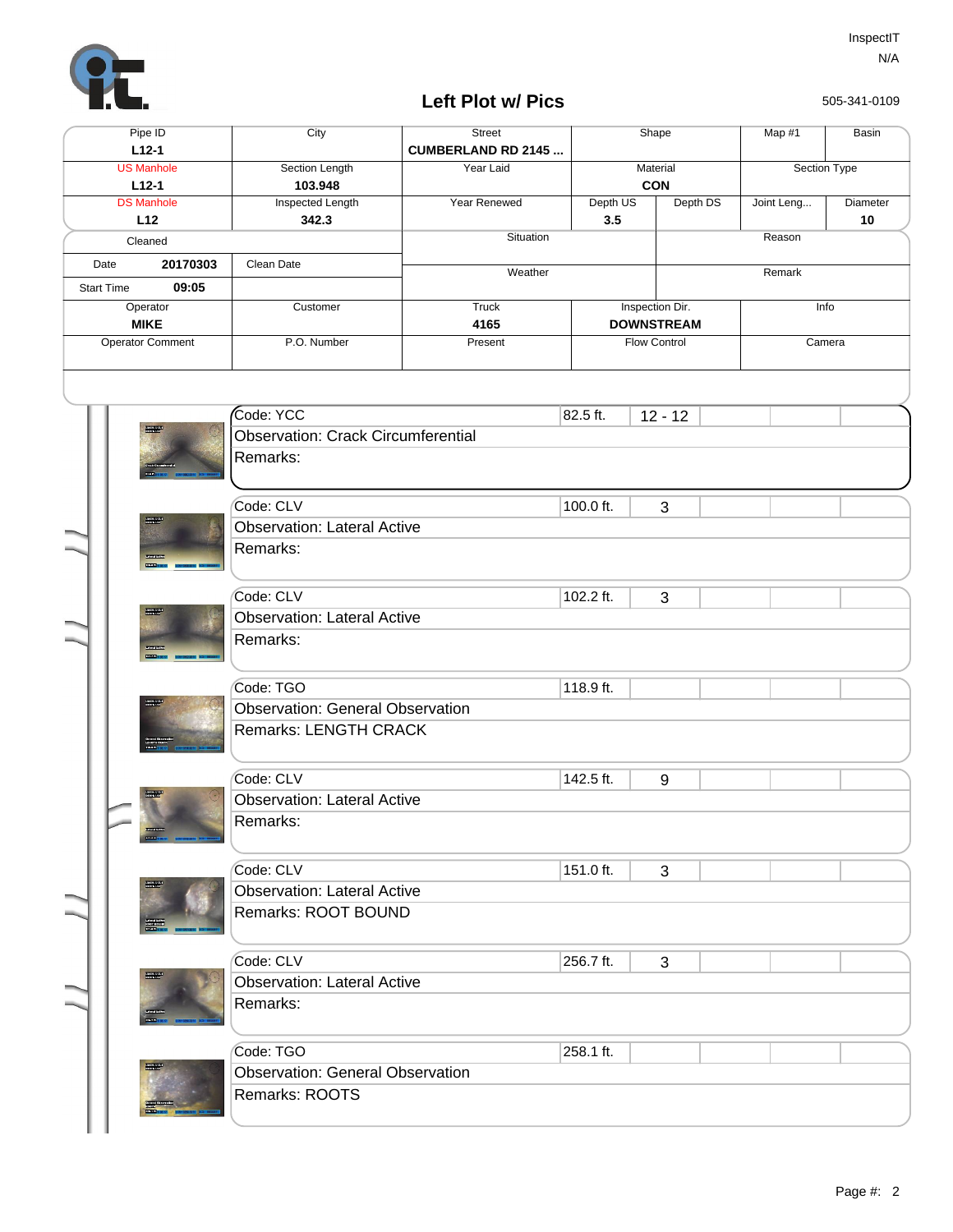

## **Left Plot w/ Pics**

505-341-0109

| Pipe ID                 |               | City                               | <b>Street</b>                                | Shape             |          | Map #1       | Basin           |
|-------------------------|---------------|------------------------------------|----------------------------------------------|-------------------|----------|--------------|-----------------|
| $L12-1$                 |               |                                    | <b>CUMBERLAND RD 2145</b>                    |                   |          |              |                 |
| <b>US Manhole</b>       |               | Section Length                     | Year Laid                                    | Material          |          | Section Type |                 |
| $L12-1$                 |               | 103.948                            |                                              | <b>CON</b>        |          |              |                 |
| <b>DS Manhole</b>       |               | Inspected Length                   | Year Renewed                                 | Depth US          | Depth DS | Joint Leng   | Diameter        |
|                         | L12           | 342.3                              |                                              | 3.5               |          |              | 10 <sup>°</sup> |
| Cleaned                 |               |                                    | Situation                                    | Reason            |          |              |                 |
| 20170303<br>Date        |               | Clean Date                         | Weather                                      |                   |          | Remark       |                 |
| <b>Start Time</b>       | 09:05         |                                    |                                              |                   |          |              |                 |
| Operator                |               | Customer                           | Truck                                        | Inspection Dir.   |          | Info         |                 |
|                         | <b>MIKE</b>   |                                    | 4165                                         | <b>DOWNSTREAM</b> |          |              |                 |
| <b>Operator Comment</b> |               | P.O. Number                        | Present                                      | Flow Control      |          | Camera       |                 |
|                         |               |                                    |                                              |                   |          |              |                 |
|                         |               |                                    |                                              |                   |          |              |                 |
|                         |               |                                    |                                              |                   |          |              |                 |
|                         |               | Code: CLV                          |                                              | 261.6 ft.         | 3        |              |                 |
|                         | <b>Road</b>   | <b>Observation: Lateral Active</b> |                                              |                   |          |              |                 |
|                         |               | Remarks:                           |                                              |                   |          |              |                 |
|                         | <b>COUNTY</b> |                                    |                                              |                   |          |              |                 |
|                         |               |                                    |                                              |                   |          |              |                 |
|                         |               | Code: TIED                         |                                              | 342.3 ft.         |          |              |                 |
|                         |               |                                    | Observation: nspection Ends at Downstream MH |                   |          |              |                 |
|                         |               |                                    | Remarks: H2S. HAD 4164 REMOVE ASPHALT        |                   |          |              |                 |
|                         |               |                                    |                                              |                   |          |              |                 |
|                         |               |                                    |                                              |                   |          |              |                 |
|                         |               |                                    |                                              |                   |          |              |                 |
|                         |               |                                    |                                              |                   |          |              |                 |
|                         | 12            |                                    |                                              |                   |          |              |                 |

L12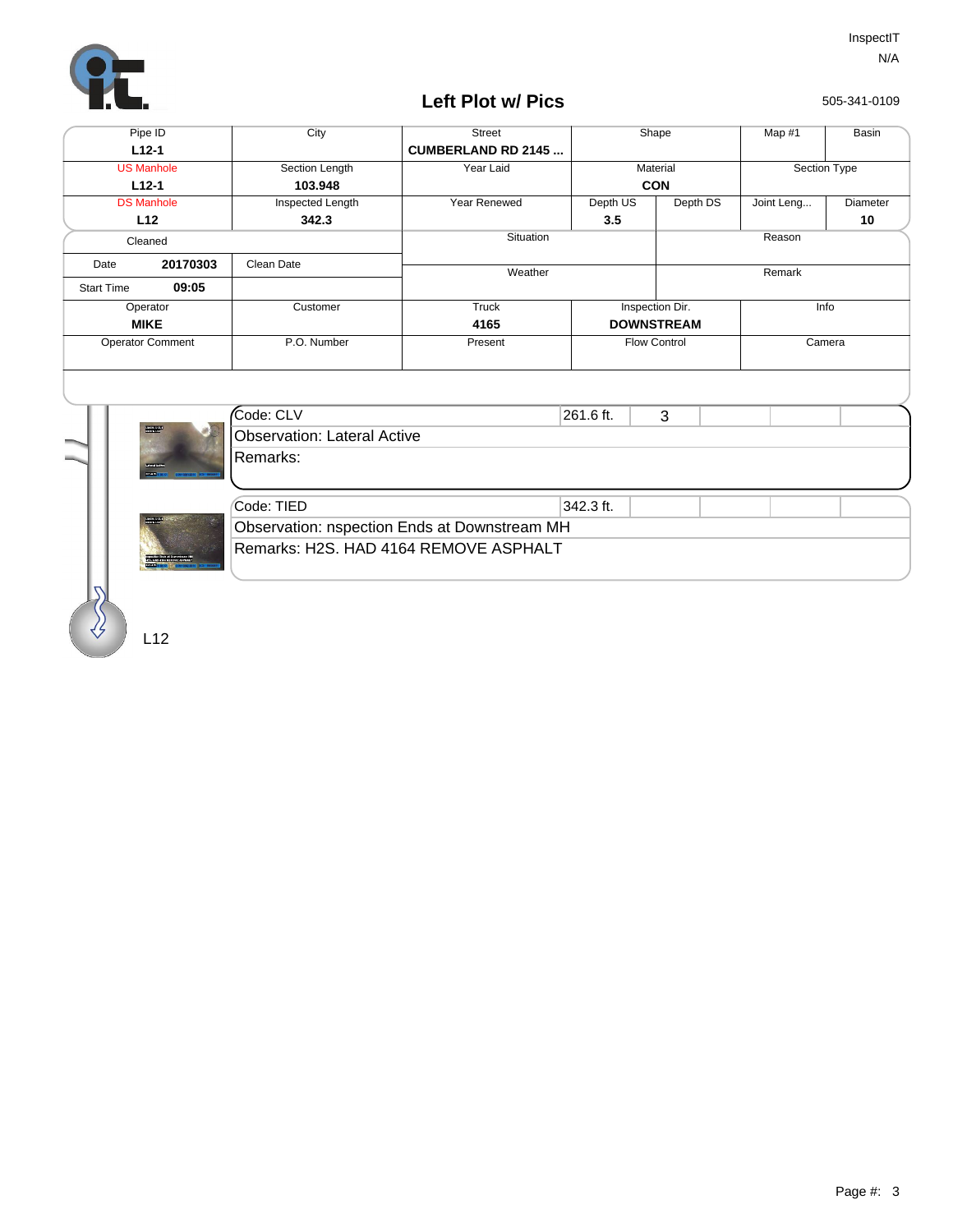

## **Scaled Plot**

505-341-0109

| Pipe ID                 |          | $\overline{C}$ ity | <b>Street</b>             | Shape               |          | Map #1       | Basin    |
|-------------------------|----------|--------------------|---------------------------|---------------------|----------|--------------|----------|
| $L12-1$                 |          |                    | <b>CUMBERLAND RD 2145</b> |                     |          |              |          |
| <b>US Manhole</b>       |          | Section Length     | Year Laid                 | Material            |          | Section Type |          |
| $L12-1$                 |          | 103.948            |                           | <b>CON</b>          |          |              |          |
| <b>DS Manhole</b>       |          | Inspected Length   | Year Renewed              | Depth US            | Depth DS | Joint Leng   | Diameter |
|                         | L12      | 342.3              |                           | 3.5                 |          |              | 10       |
| Cleaned                 |          |                    | Situation                 |                     |          | Reason       |          |
| Date                    | 20170303 | Clean Date         | Weather                   |                     |          | Remark       |          |
| <b>Start Time</b>       | 09:05    |                    |                           |                     |          |              |          |
| Operator                |          | Customer           | Truck                     | Inspection Dir.     |          | Info         |          |
| <b>MIKE</b>             |          |                    | 4165                      | <b>DOWNSTREAM</b>   |          |              |          |
| <b>Operator Comment</b> |          | P.O. Number        | Present                   | <b>Flow Control</b> |          | Camera       |          |
|                         |          |                    |                           |                     |          |              |          |